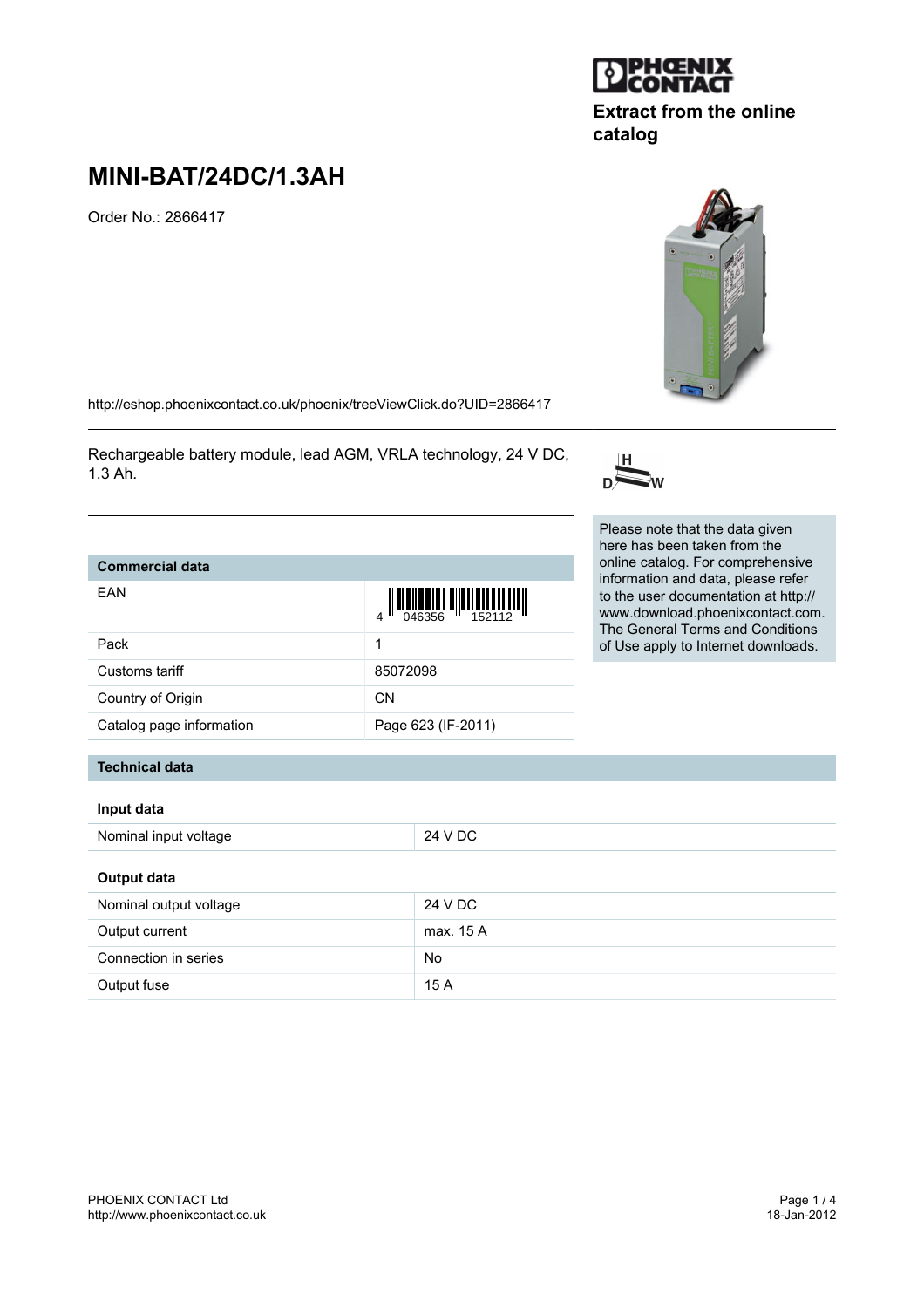#### **General data**

| IQ technology                           | No                                                                                                                                                                                                                             |
|-----------------------------------------|--------------------------------------------------------------------------------------------------------------------------------------------------------------------------------------------------------------------------------|
| Disposal                                | Used batteries must not be thrown away with household waste,<br>they should instead be disposed of in accordance with applicable<br>national regulations. They can also be returned to Phoenix<br>Contact or the manufacturer. |
| Width                                   | $52 \text{ mm}$                                                                                                                                                                                                                |
| Height                                  | $130 \text{ mm}$                                                                                                                                                                                                               |
| Depth                                   | $110 \text{ mm}$                                                                                                                                                                                                               |
| Net weight                              | $1.7$ kg                                                                                                                                                                                                                       |
| Degree of protection                    | <b>IP20</b>                                                                                                                                                                                                                    |
| Protection class                        | Ш                                                                                                                                                                                                                              |
| Ambient temperature (operation)         | $0^{\circ}$ C $-$ 40 $^{\circ}$ C                                                                                                                                                                                              |
| Ambient temperature (storage/transport) | $0^{\circ}$ C $\dots$ 40 $^{\circ}$ C                                                                                                                                                                                          |

### **Certificates**

UL-EX LIS

| <b>Accessories</b> |                          |                                                                                  |  |
|--------------------|--------------------------|----------------------------------------------------------------------------------|--|
| Item               | Designation              | Description                                                                      |  |
| <b>Fuse</b>        |                          |                                                                                  |  |
| 0913676            | SI FORM C 15 A DIN 72581 | Flat-type plug-in fuse, type C, color code: light blue, nominal<br>current: 15 A |  |
| General            |                          |                                                                                  |  |
| 2938196            | QUINT-PS-ADAPTERS7/1     | Assembly adapter for QUINT-PS power supply on S7-300 rail                        |  |
| 2853983            | <b>UTA 107</b>           | Universal DIN rail adapter, for screwing on switchgear                           |  |
| 2938235            | <b>UWA 182/52</b>        | Universal wall adapter                                                           |  |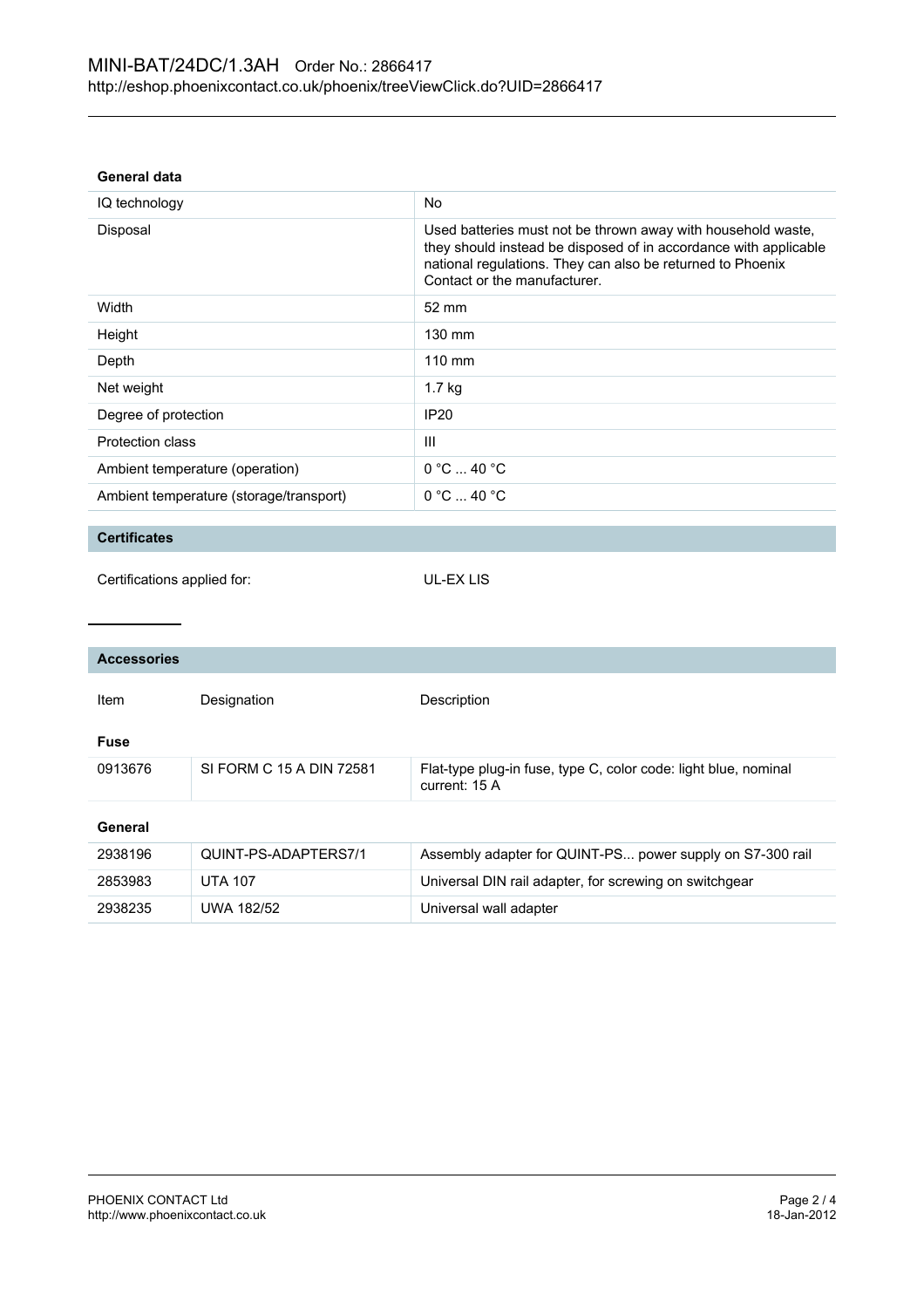#### **Drawings**

Block diagram